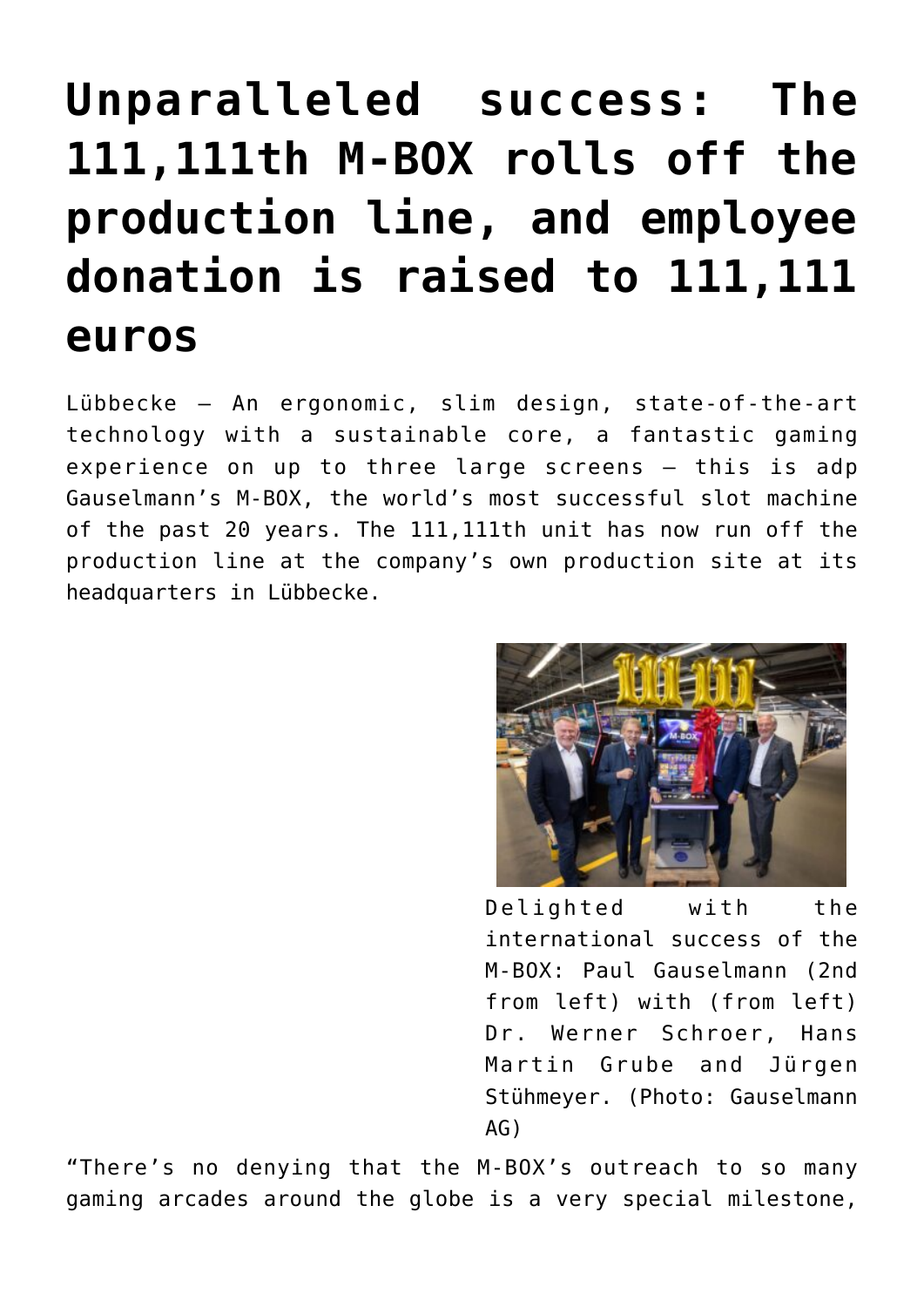bringing continued gaming enjoyment to many people," explains company founder and Chairman of the Management Board Paul Gauselmann. "And to think all this is a product of our own development and production capacities in Eastern Westphalia."

The M-BOX was launched in 2015 following four years of intensive development. Frequently copied, but never equalled, the attractive slot machine revolutionised the entire vending machine industry. It rapidly gained popularity both on the domestic market in Germany as well as internationally, where it is marketed under the product name Avantgarde.

"The M-BOX represents a completely new type of cabinet design – not only in terms of design and ergonomics, but also with respect to technology, sustainability and energy efficiency. Its international popularity is confirmation that our development department has pulled off a true masterstroke," claims Jürgen Stühmeyer, Management Board member, MERKUR Sales.

Translating the concept of the M-BOX into a finished product required resourcefulness and perseverance. Initially, the ergonomic requirements identified in an ergonomics study conducted by the Fraunhofer Institute were not compatible with the technical demands on the new multigamer. The solution lay in a new door concept that allows the door of the M-BOX to swing upwards rather than sideways, thus leaving sufficient space for the required components.

Using modern processors and new touch technology ensures games are displayed in brilliant, full HD resolution with no loss of brightness. Despite this outstanding performance capability, the multigamer is far more energy efficient, resulting in up to 50 per cent lower power consumption – a breakthrough that not only benefits operators, but above all the environment.

Dr Werner Schroer, Gauselmann Group Management Board member, Development and Technology, explains: "The M-BOX is the result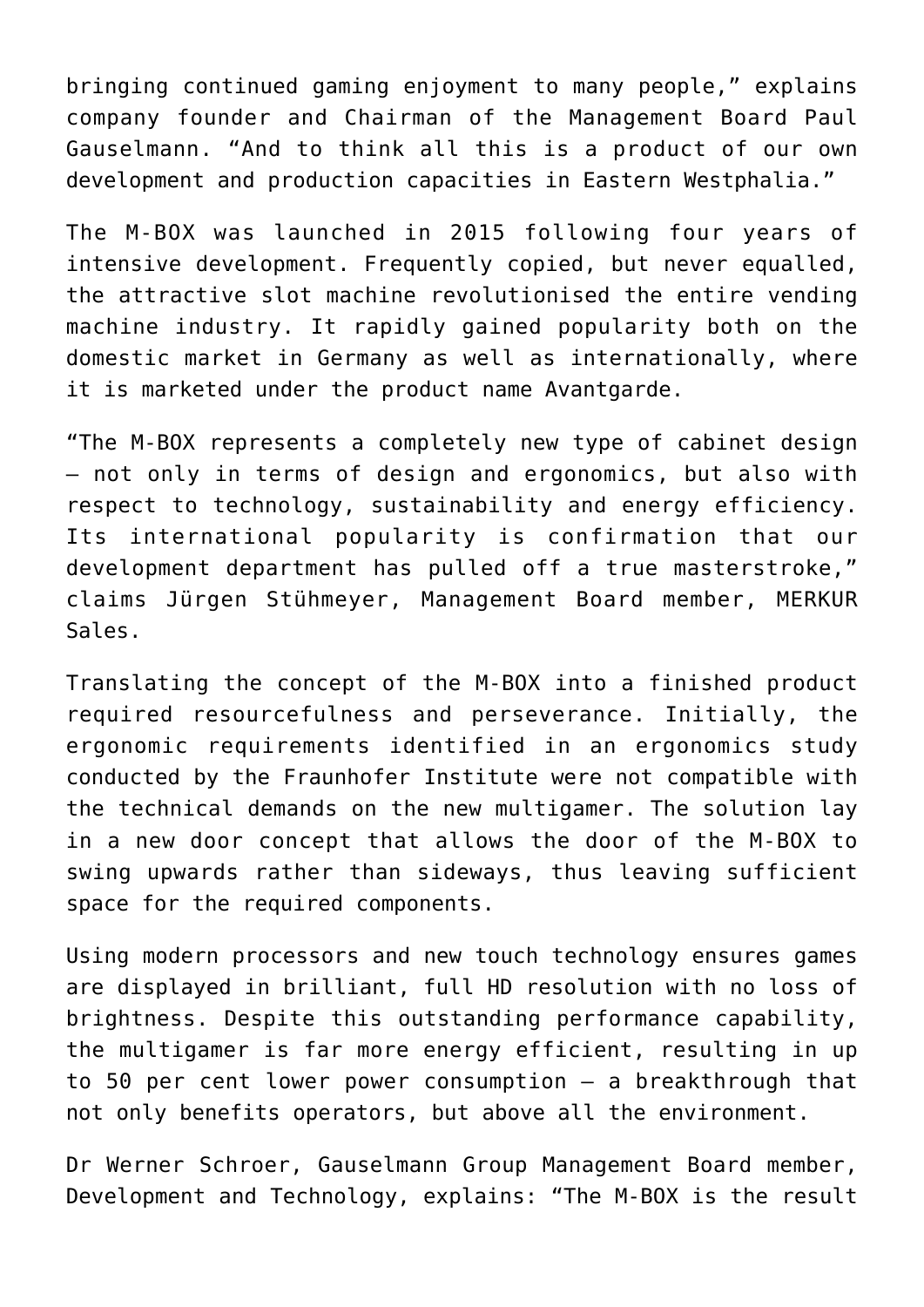of an outstanding team effort. While working on its development, we motivated and inspired one another, always with a mind to making improvements and developing a perfect machine for even more gaming fun. That's the passion that all of us across the Gauselmann Group share."

This passion was also the driving force behind the continuous further development and optimisation of the M-BOX in subsequent years, which saw adp Gauselmann launch a number of new, themed M-BOX editions, including the SOCCER, SEVEN and PRINCE models. In 2017, the cabinet was upgraded with the addition of a third 27-inch monitor, marking the birth hour of the M-BOX TRIO. Two and three years later, the M-BOX MAX and the M-BOX MAX TRIO followed, which offer maximum scope for the reels on 32-inch monitors.

"Each year, up to 50,000 gaming machines roll off our production lines. With 111,111 produced units, the M-BOX in its various guises obviously stands out in particular," Production Manager Hans Martin Grube explains. During construction, the M-BOX passes through seven assembly stages with 4,937 individual components and a total production time of around 14 hours. Through their dedication on the job, our approximately 300 line staff ensure that each and every unit meets the exacting quality standards."

The M-BOX convinces not only with its cabinet design; the topnotch games content is also a winner. New, exciting games and features are constantly being developed and tested in widescale field tests, paving the way for adp Gauselmann to deliver the ideal games mix time and again.

And with his 2015 prediction for the M-BOX, Jürgen Stühmeyer, Management Board member MERKUR Sales, hit the nail on the head: "The right business model is important, but the enjoyment for all those involved is equally important. And that's guaranteed here." Today the 111,111 M-BOXES sold add some 23,195,000 kilos of weight to this statement.